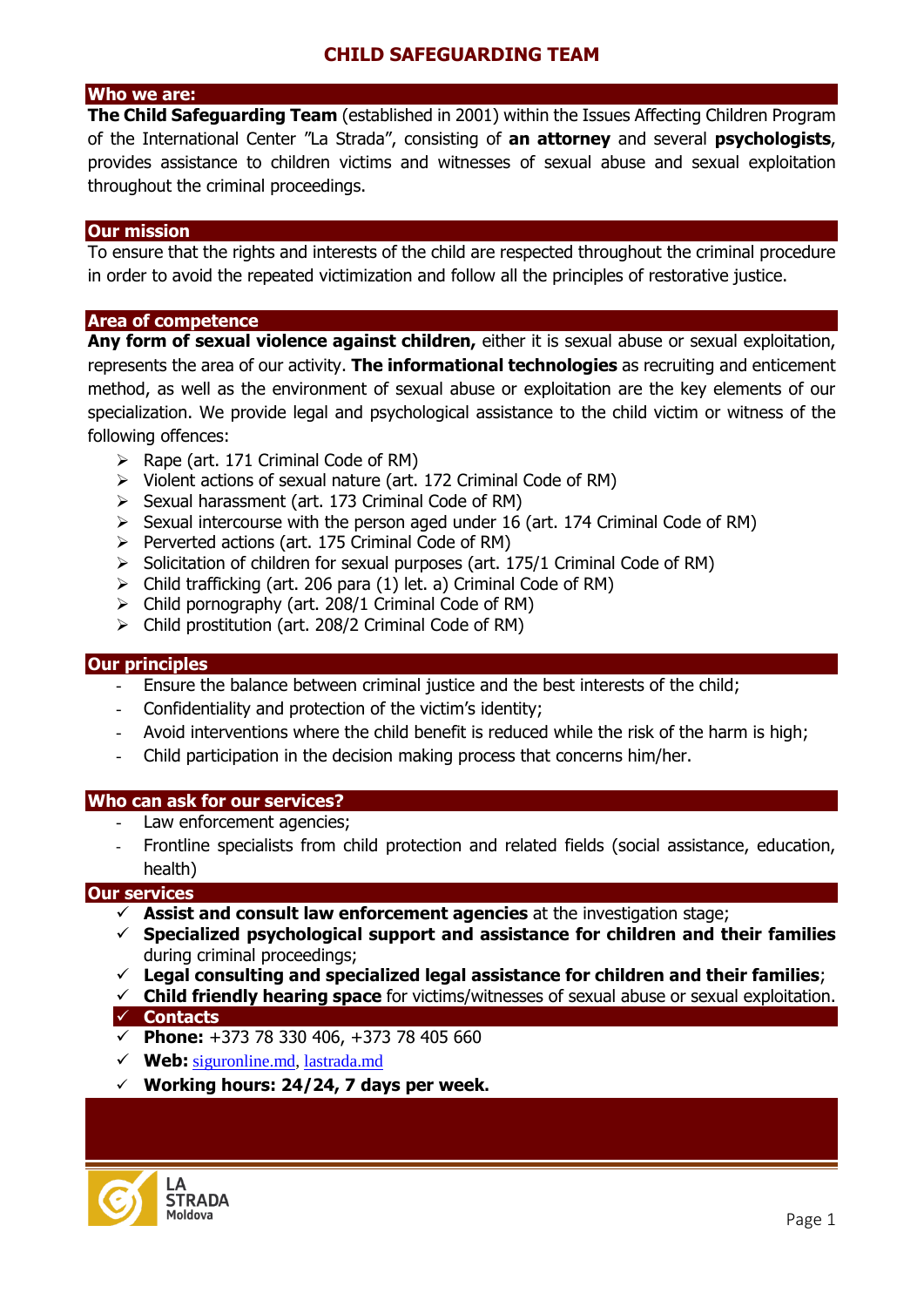## **CHILD SAFEGUARDING TEAM**

### **Overview of assisted cases in the last 8 years**

From the first day of its activity till the end of 2018, the lawyer and the psychologist of the Child Safeguarding Team provided assistance and support to **394 beneficiaries**. These are children and adolescents who became victims or witnesses in legal proceedings related to sexual offences (rape, sexual harassment, solicitation of children for sexual purposes, violent actions of sexual nature, perverted actions) or sexual exploitation (child trafficking, child pornography, child prostitution).



### **Year 2018: statistics and trends**

In 2018, La Strada attorney and psychologists took on **77 new cases** and continued to provide assistance for 6 cases from the previous year. In all these cases, the Internet was the main platform for recruiting or communication between the abuser and the victim. The crime itself happens more often online, especially that related to child pornography and child trafficking.



**Breakdown of cases, assisted by the attorney and psychologist during 2018**